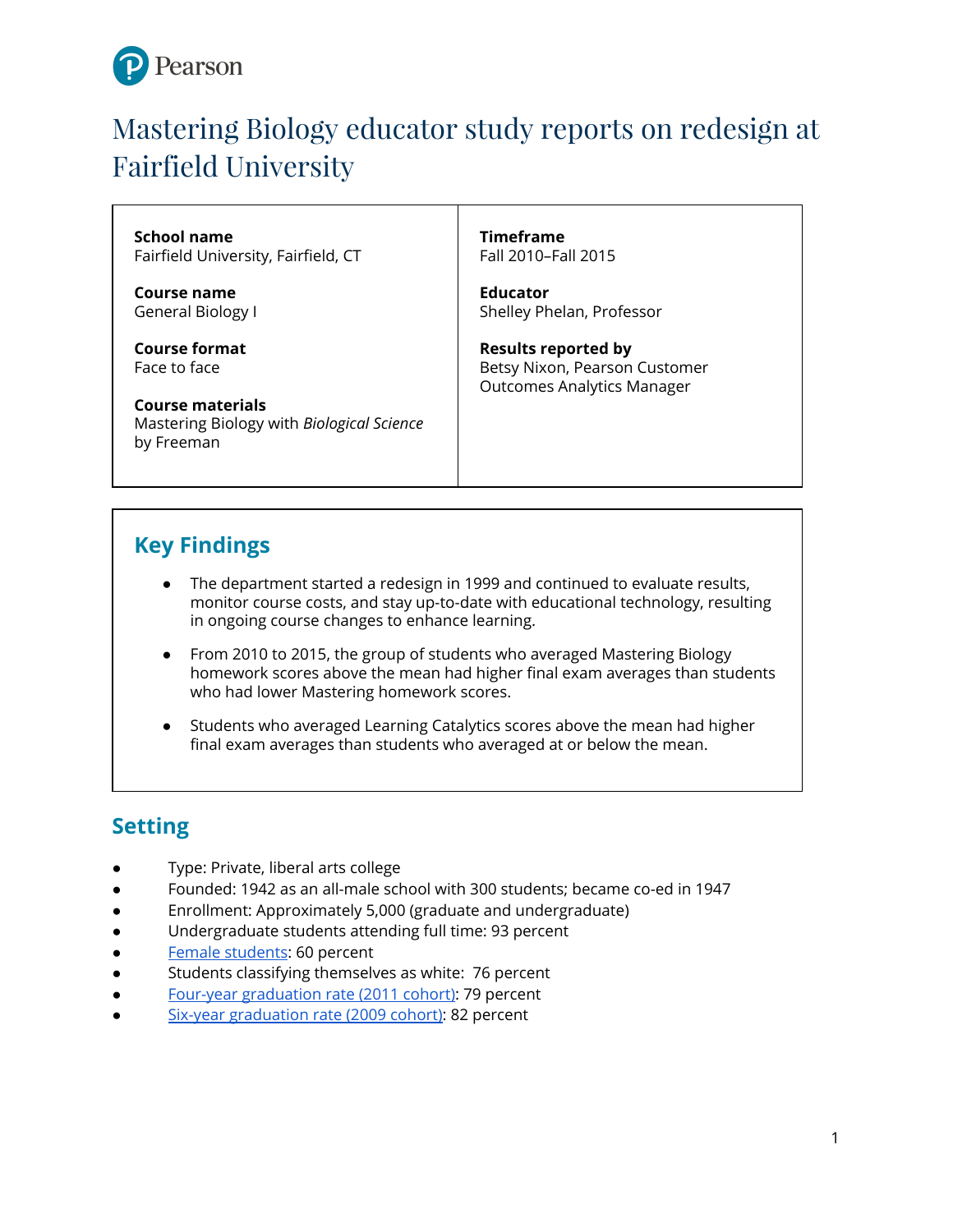

#### **About the Course**

Dr. Shelley Phelan is a molecular cell biologist who teaches General Biology I with Lab, Cell Biology with Lab, and a seminar course called Molecular Mechanisms of Disease. She has played a lead role in several initiatives for science students on campus, including the creation of the Peer Learning Group program for General Biology students, the founding of the Women in Science, Technology, Engineering and Mathematics floor, involvement in the Fairfield University Chapter of Sigma Xi, and the creation of the BASE summer science camp for inner-city high school students.

The introductory course for Biology covers the molecular and cellular basis of life, including cell structure and function, cell communication, inheritance, gene expression and regulation, and developmental genetics. The four-credit lecture and lab course is required of all Biology majors. Annual enrollment is approximately 120 students, putting the course among the highest enrolled classes at Fairfield. The course is primarily taken by Biology majors and minors, Biochemistry majors and minors, Psychology majors, and students pursuing all allied health studies. Almost one-tenth of all students at Fairfield major in Biology, the second largest major at the university.

Specific course goals include:

- To build a knowledge base and acquire the intellectual tools necessary to succeed as a biologist;
- To become comfortable with the scientific process that biologists use (formulating and testing hypothesis) as they attempt to answer questions about the natural world; and
- To appreciate why evolution is the core theme of biology.

# **Challenges and Goals**

The Biology department started their initial course redesign in 1999. The lecture portion of the course relied upon passive learning—with little interaction among students—and focused on an approach that faculty believed was in need of modernization. Prior to that, lecture had been taught by a rotation of full-time faculty using the same syllabus. The course was taught as a traditional lecture with no group activities and a standard lab format.

The department felt the traditional course suffered from a number of deficiencies including a lack of a student-centered, inquiry-based pedagogy. Student surveys indicated a dissatisfaction with the existing approach, and preliminary data showed lower comprehension of material and lower retention of students than faculty expected. Both the lecture and lab focused on memorization rather than the application of scientific methodology and critical thinking skills. In addition, there was a lack of technology in the course to convey complex visual material and to demonstrate specific concepts. Finally, the department believed the cost-per-student had become too high due to redundancy in faculty teaching and the high cost of lab exercises.

The department implemented a course redesign with a goal of changing the focus of activity from memorization to a student-centered, inquiry-based pedagogy to create a more uniform experience for students and to increase retention. The plan for the redesigned course emphasized the application of scientific methodology and critical thinking skills and incorporated online resources to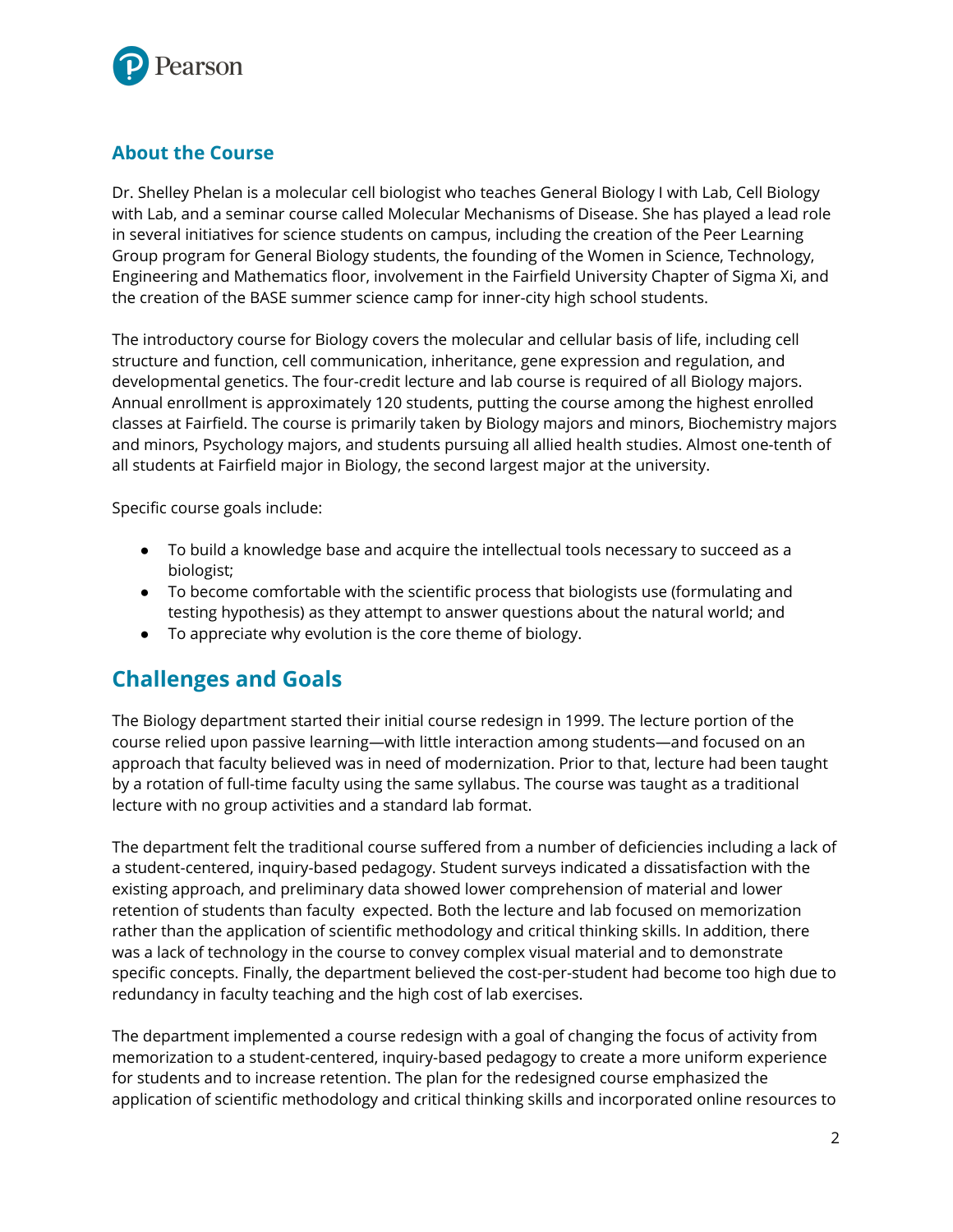

increase student comprehension and retention of material. The planned redesign condensed all sections into a single, large-classroom format and included a lecture interspersed with group activities. Students worked in teams of two to three around laptops, utilizing digital materials that focused on inquiry-based instruction and independent investigations. Goals for students included:

- To improve their understanding of foundational concepts in biology;
- To increase their confidence in their knowledge;
- To appreciate the effectiveness of collaborative team efforts; and
- To develop higher-order cognitive skills.

For the department, goals included:

- To create significant cost savings from reducing faculty time in three major areas: 1) materials development for lectures; 2) out-of-class course meetings; and 3) in-class lectures and labs.
- To consolidate seven lecture sections to two and to introduce computer-based modules in the lecture and laboratory to reduce cost-per-student.

The results from the [redesign](http://www.thencat.org/PCR/R2/FU/FU_Home.htm) through 2002 can be found online at the National Center for Academic Transformation (NCAT) website. However, in response to the initial redesign successes, the department continued to evaluate course needs and technology changes and undertook an additional redesign to the entire introductory sequence for Biology majors. Prior to 2002, the department required four semesters of introductory biology course work from four different courses (two semesters of General Biology, one semester of Genetics, and one semester of Ecology). General Biology was a two-semester sequence taken in the freshman year, and the two additional biology courses were required in the sophomore year.

In 2003, the department expanded the General Biology sequence to three semesters and incorporated the two second-year courses within it. With the updated courses, students cover approximately the same amount of material in three semesters that previously required four. Two faculty team-teach each semester, each teaching the topics related to his/her area of expertise. This has reduced the number of faculty required for the course, freeing up faculty time for other activities or for teaching upper-level courses. This has also allowed for consistency in instruction for the students, since the same faculty are delivering the material to all of the students. The goals for the course continued to be: to enhance student learning; to administer the course in a cost-effective manner; and to stay current with technology. The department continued to evaluate results on a regular basis.

#### **Implementation**

In 2008, the department decided to make further redesign changes to provide additional resources to enhance learning and student success. The following changes were made:

- A weekly-required, peer-learning session was added.
- Mastering Biology was adopted to replace homework completed on the school's Learning Management System.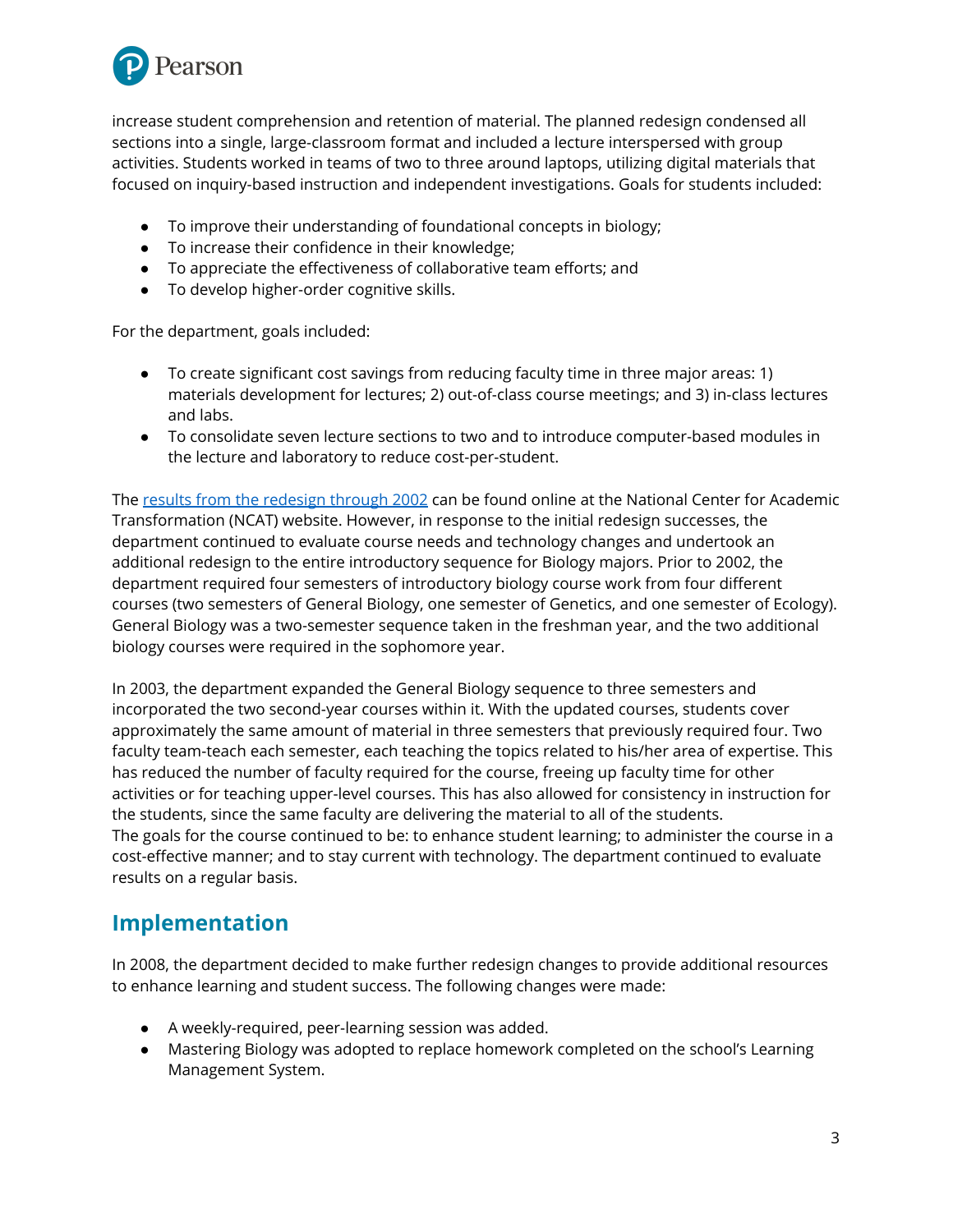

● In 2015, Learning Catalytics, which is part of Mastering Biology, was added for in-class activities, replacing traditional clickers.

| <b>Traditional course</b>                                                  | <b>Redesigned course</b>                                                     |
|----------------------------------------------------------------------------|------------------------------------------------------------------------------|
| 14-week term                                                               | 14-week term                                                                 |
| 4 required Biology courses                                                 | 3 required Biology courses covering same<br>content                          |
| 3 lecture sections of 35–40 students each<br>(taught by different faculty) | 2 lecture sections of 60 students each (team<br>taught by same faculty pair) |
| 6 contact hours/week:<br>• 3 (50-minute) lectures                          | 6 contact hours/week:<br>• 2 (75-minute) lectures                            |

A summary of the changes from the traditional course to the redesigned course are shown in table 1.

|                                             | • 1 recitation session with team learning<br>(8 recitation sessions/week of 12-16<br>students each) |
|---------------------------------------------|-----------------------------------------------------------------------------------------------------|
| 3 faculty members each teaching one section | 2 faculty members collaboratively teaching two<br>sections                                          |

● 1 (3-hour) lab

Table 1. General Biology Details for Traditional and Redesigned Course

1 (3-hour) lab

Included below is additional information on the changes made from 2008 through 2015.

**Mastering Biology:** The department adopted Mastering Biology because they felt it was a more robust system that would provide automatic feedback and grading, along with additional interactive and study resources. With large lecture sections, it was difficult to grade and return homework in a timely manner. The automatic feedback not only facilitated grading for instructors, but Phelan felt it was an effective way for students to monitor their own progress and track what they understood and where they needed more help.

At the beginning of the course, students were required to do the Introduction to Mastering assignment and a pre-course assessment consisting of 20 multiple-choice questions with no hints. This provided insight into what concepts students had retained from high school which helped guide faculty's coverage of concepts during the semester. The pre-course assessment is not graded for credit and contains lower level questions. Students tend to earn average scores of around 50-60 percent. No post-test was given.

The first instructor to teach each semester set up the Mastering Biology homework for the first part of the course, and the second instructor added their homework for the second half. The homework was used as a template in subsequent semesters, but each instructor could make changes. For Phelan, there was one Mastering Biology homework due for each lecture. It was due post-lecture, and students had until the next lecture to complete each assignment.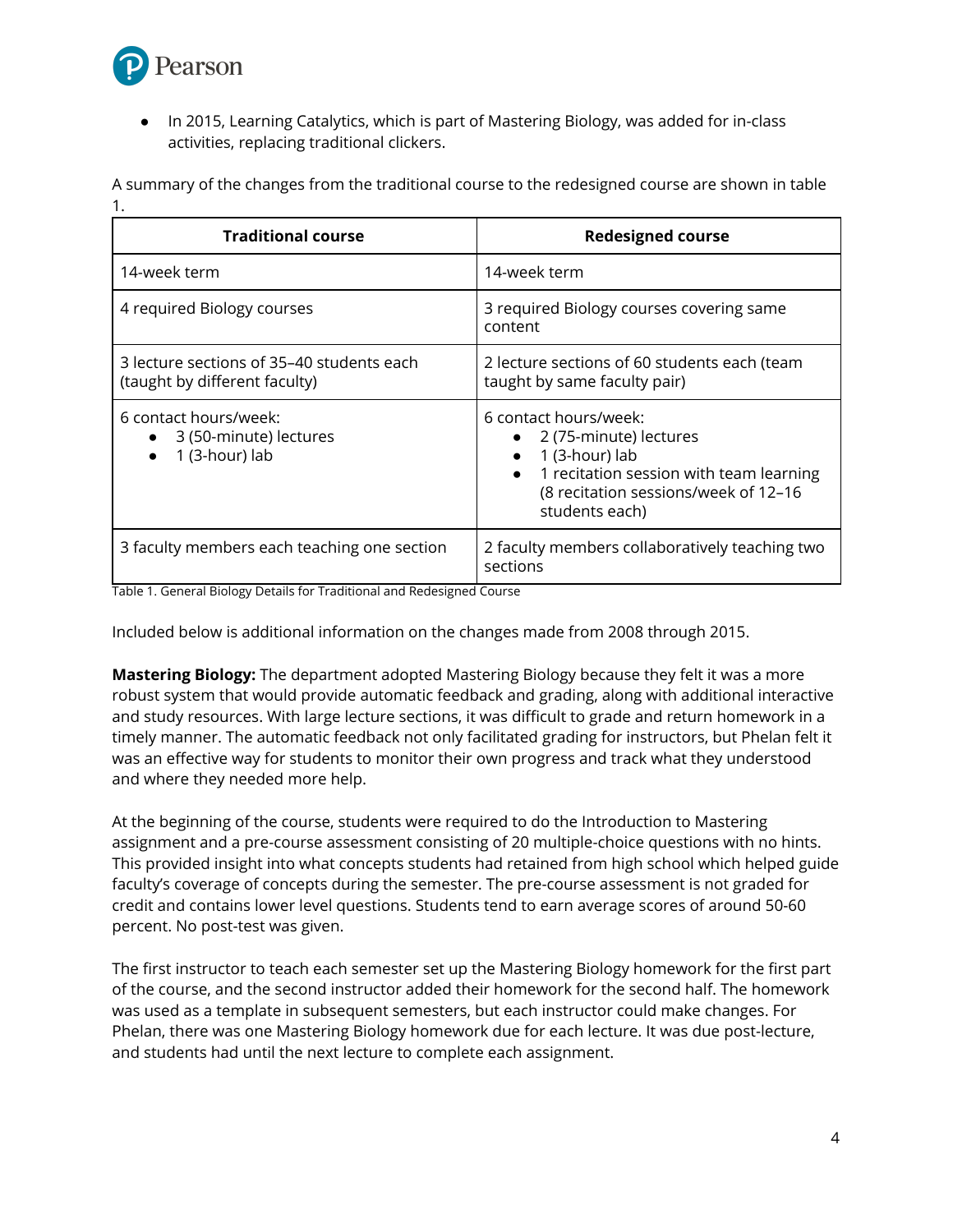

Her Mastering homework consisted of a mix of question types including: activities, tutorials, and videos. Some questions selected had hints, but not all, and students had multiple, untimed attempts. Phelan told students homework was designed as a study aid, and they should use the book and resources to help them learn and understand the concepts to answer the questions. The formative assignments were designed to take students about 45 minutes to complete. Students were instructed not to collaborate or work with others on this homework.

**Learning Catalytics:** Clickers were added in 2008 to facilitate in-class activities. Beginning in Fall 2015, Learning [Catalytics](https://www.pearson.com/us/higher-education/products-services-teaching/learning-engagement-tools/learning-catalytics.html) (LC) replaced clickers. LC is integrated in Mastering, and students may use it on any device, such as a laptop or smartphone. Students answered questions about two to four times during a typical lecture. Phelan believes students were more engaged and paying better attention in class after activities were added, and the answer feedback was useful during class to uncover any misconceptions that could then be corrected immediately.

**Peer learning:** Students were required to attend a weekly peer learning recitation session. The sessions were designed to be small learning communities to help students become more comfortable with the lecture material and to practice solving problems. The peer learning was led by upper-division Biology majors with problems selected by faculty. There were 12 different peer learning sections each week with 10–12 students in each, and students registered to attend the same one for the semester. If students attended every session and participated, they receive five points towards their course grade. Students did not use technology in the sessions, but did problem-solving with paper and pencil.

**Exams:** Paper-and-pencil exams were administered. Students were given four exams and a cumulative final exam. The first exam was worth slightly less than the other three unit exams at 8 percent, while the remaining unit exams were worth 9 percent.

Phelan shared some of the lessons learned during their long-term course redesign:

- 1. Making recitation optional didn't work because few students attended, and those students going to the optional recitation tended to be top-performing students.
- 2. Keeping and passing out departmental laptops was a time-consuming task that took away time for activities. Students are now required to bring their own devices and can use either computers or phones to do the Learning Catalytics questions. Phelan reports they have never had a student say they don't have a device to use in class.
- 3. When the department first implemented virtual labs in lieu of in-class labs, they found it cut costs, but student engagement and interest also declined, particularly when dissections were completed virtually. Following this discovery, students were required once again to attend weekly labs in person.
- 4. They found that students came to the course with varying skill sets. Some had previously taken AP courses; others had not. Since some students struggled with doing pre-lecture homework from the assigned reading, they decided to only assign post-lecture Mastering homework so all students could hear the concepts explained at least once during lecture.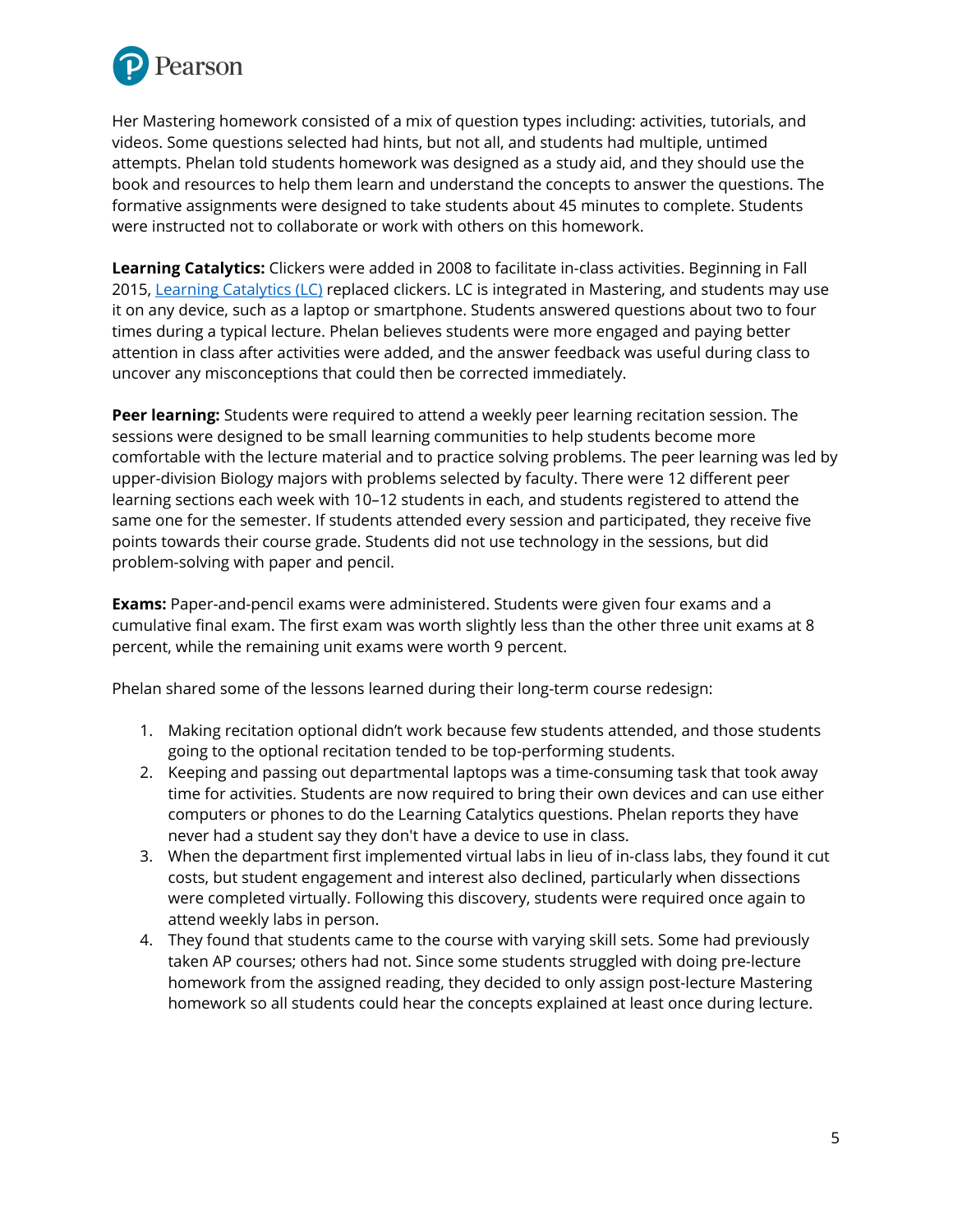

#### **Assessments**

- 35 percent Exams (4)
- 25% Final exam
- 25% Lab
- 8% Mastering Biology
- 5% Peer learning recitation group work
- 2% Learning Catalytics

# **Results and Data**

While the redesign has been ongoing since 1999, and Mastering Biology was added in 2008, the available data for this study covered the semesters from 2010 through 2015. During this period, the only change was the addition of Learning Catalytics in 2015. To evaluate the impact of Mastering, an analysis was done grouping students based on Mastering homework performance combining data from Fall 2010–2015. The Mastering mean score for this period was 85 percent. Figure 1 shows that students who scored above the mean Mastering score had a significantly higher final exam average than students who scored at or below the mean (*p*<.05), with a difference of 12 percentage points.



#### **Final exam average based on Mastering Biology homework performance**

Figure 1. Final Exam Average Based on Mastering Biology Homework Performance, Fall 2010–Fall 2015; Mastering Biology >85% (*n*=488); Mastering Biology ≤85% (*n*=260)

While other factors that are difficult to measure, such as motivation and study skills, may impact the analysis, the results show that students who scored higher on Mastering Biology homework had higher final exam averages. Because Learning Catalytics (LC) was added in Fall 2015, the same analysis was done. Figure 2 shows those results. Students who had LC scores above the mean of 77 percent had a significantly higher final exam average than students who averaged at or below the mean.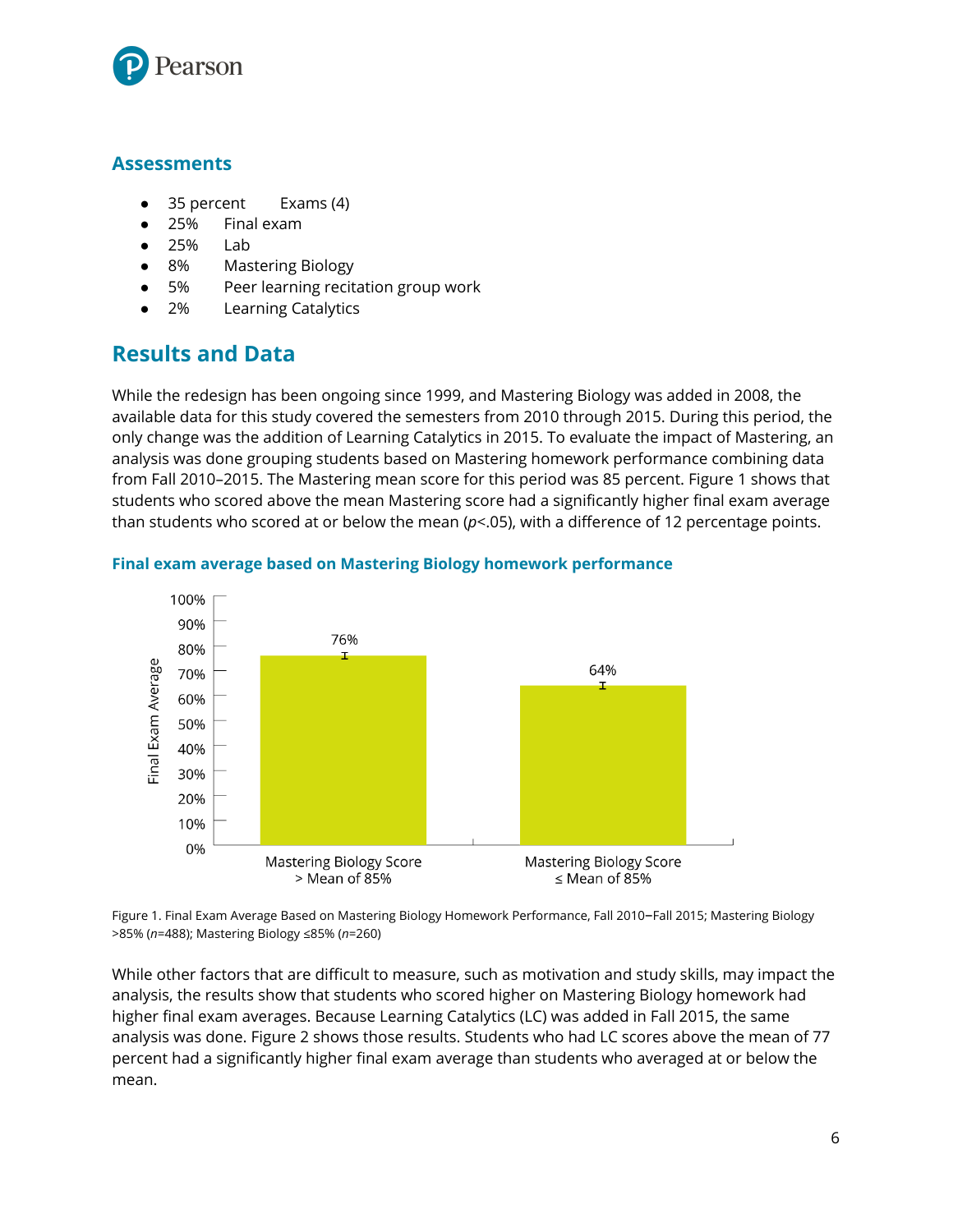



#### **Final exam average based on Learning Catalytics performance**



A correlation analysis was also done for the average LC score to the average of all exams. The closer the *r*-value is to 1.0, the stronger the correlation. The corresponding *p*-value measures the statistical significance/strength of this evidence (the correlation), where a *p*-value <.05 shows the existence of a positive correlation between these two variables.



#### **Correlation of Learning Catalytics score to final exam average**

Figure 3. Correlation of Learning Catalytics Score to Final Exam Average in Fall 2015 (*n*=99) *p*<.05